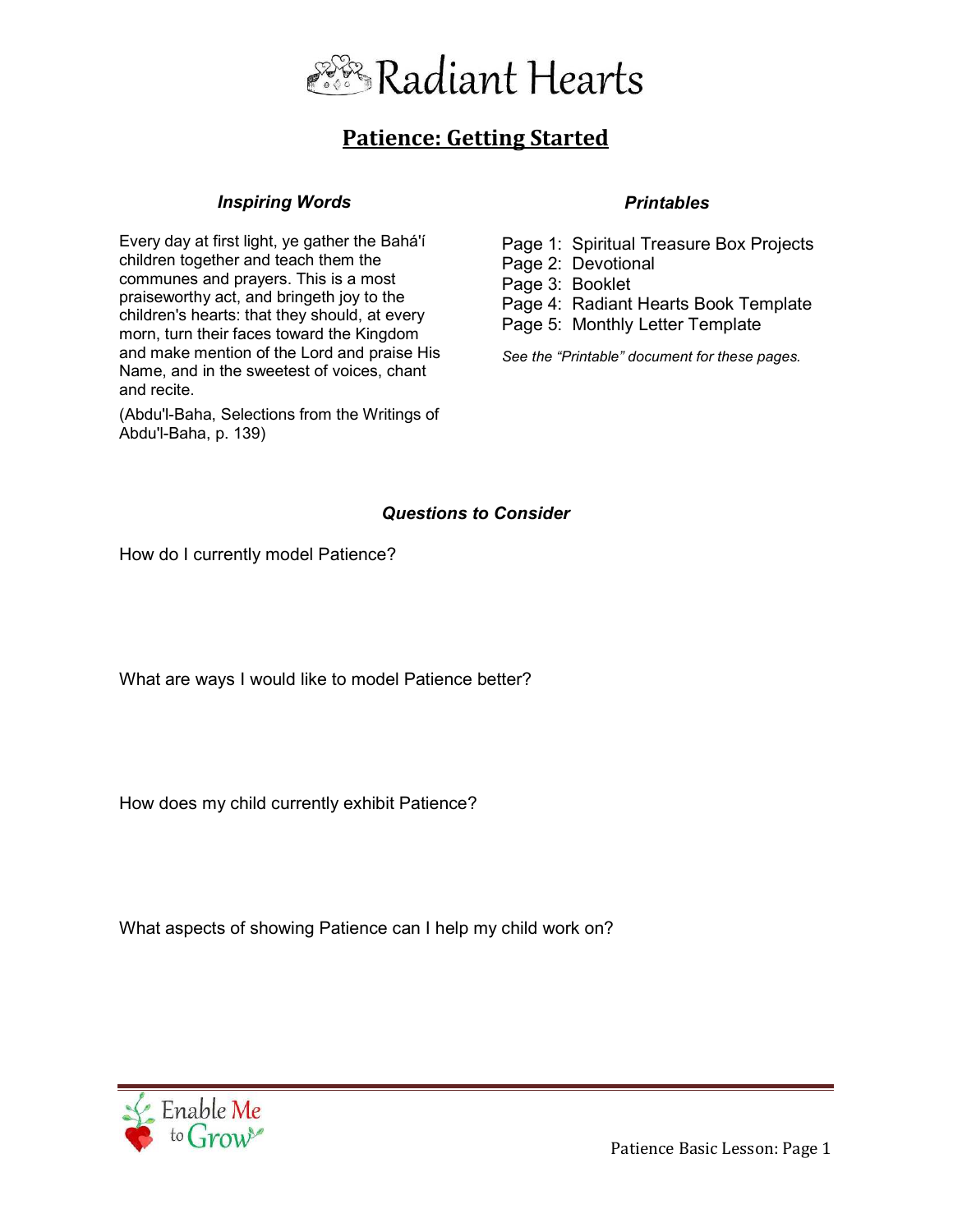

# **Patience: Foundation**

## *Prayer*

Say: God sufficeth all things above all things, and nothing in the heavens or in the earth but God sufficeth. Verily, He is in Himself the Knower, the Sustainer, the Omnipotent.

(The Bab, Baha'i Prayers, p. 27)

Patience **Patience** Patience

### *Quotation*

Be patient under all conditions, and place your whole trust and confidence in God.

(Baha'u'llah, Gleanings from the Writings of Baha'u'llah, p. 296)

## *Introduction to the Virtue*

Patience is waiting without complaining. It is hoping and trusting that things will work out in the end. When we are patient, we know that sometimes things take time. Patience is a virtue that helps us wait calmly and peacefully.

When someone says, "Be patient," what does it mean?

Can you think of a time you really wanted something and it was hard to wait?

Can you think of a time when you waited patiently for your turn with a toy or to get something? How did you feel?

Patience

#### *Songs*

## **Patience**

**(***Virtues In Us* **#27)** 

I am waiting patiently for my turn.

I am waiting patiently for my turn.

I am waiting patiently,

I am waiting patiently,

I am waiting patiently for my turn.

## **Please Be Patient**

(tune to "Farajaka")

Please be patient, please be patient.

Wait your turn, wait your turn.

Take a deep breath, take a deep breath.

You can wait. You can wait.

.

Patience Patience



Patience Basic Lesson: Page 2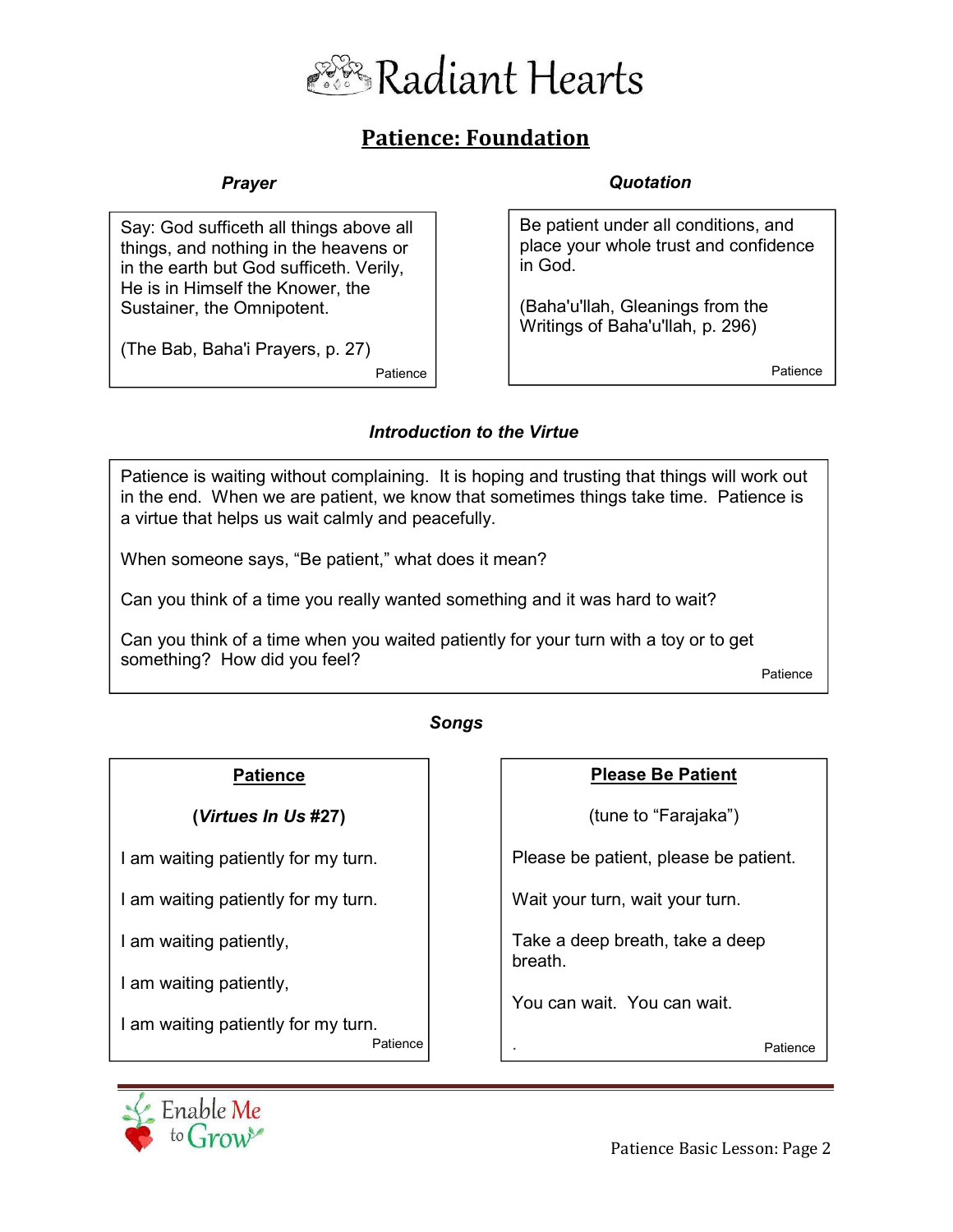

# **Patience: Daily Activities**

# *Activities for Every Month*

| 1. Spiritual Treasure Box | 2. Assemble the booklet. | 3. Make a Monthly     |
|---------------------------|--------------------------|-----------------------|
| project (prayer).         |                          | Letter.               |
| 4. Spiritual Treasure Box | 5. Make Radiant Hearts   | 6. Add a jewel to the |
| (quotation).              | Book page.               | Crown of Virtues.     |

## *Games and Role Plays*

| 7. "Today we're going to practice being patient while mommy is using the phone." Get       |
|--------------------------------------------------------------------------------------------|
| an object you can pretend is a phone. Tell your child that while you are on the            |
| phone, they need to be quiet and wait patiently for you to finish talking. If your child   |
| is very small, you may like to count down on your fingers at first, to help them be        |
| patient for a short period, and then increase the time in increments. Let them have        |
| Patience<br>a turn talking on the phone while you are patient.                             |
| 8. "Today we're going to go on a treasure hunt for Patience." Write "Patience" in          |
| large letters and cut each letter out. Tape the letters to objects you have 8 of (like     |
| blocks or spoons), hide the letters, and have your child search. Once your child           |
| has found all the letters, lay them out to spell "Patience" and show them how their        |
| Patience<br>patience rewarded them with the treasure.                                      |
| 9. "Today we're going to pretend we are waiting patiently at a restaurant for our food     |
| to come." Role play being at a restaurant – sit down at the table, have your child         |
| order from the menu (give them a few items to choose from) and explain how the             |
| order is taken to the chef who prepares the food. Ask them to wait patiently and           |
| show them some things they can while waiting (ie color, make up a story). After            |
| this exercise, you may like to go out to eat at a real restaurant (or just order drinks    |
| at a café) to reinforce what they have practiced.<br>Patience                              |
| 10. "Today we're going to practice being patient for a big event." Look at your calendar   |
| and choose something your child can look forward to a few days away. Show them             |
| the calendar and tell them how many days they have to wait. Each day you may               |
| like to say that you are all waiting patiently for the day to come. When the day           |
| comes, explain how being patient made the wait easier.<br>Patience                         |
| 11. "Today we're going to practice doing something that requires patience." Choose an      |
| activity your child usually has frustration waiting for, such finishing a puzzle or        |
| waiting for you to be done with a job. Give your child words to express frustration        |
| appropriately, such as "It's hard for me to wait," and explain how fussing does not        |
| help. Show them something they can do to help, such as singing.<br>Patience                |
| 12. "Today we're going to practice patience pretending we're going on a long trip." Get    |
| a small bag of toys to play with in the "car" or sing songs, and practice sitting still on |
| a couch for five or ten minutes (or go on a real drive) waiting patiently.<br>Patience     |